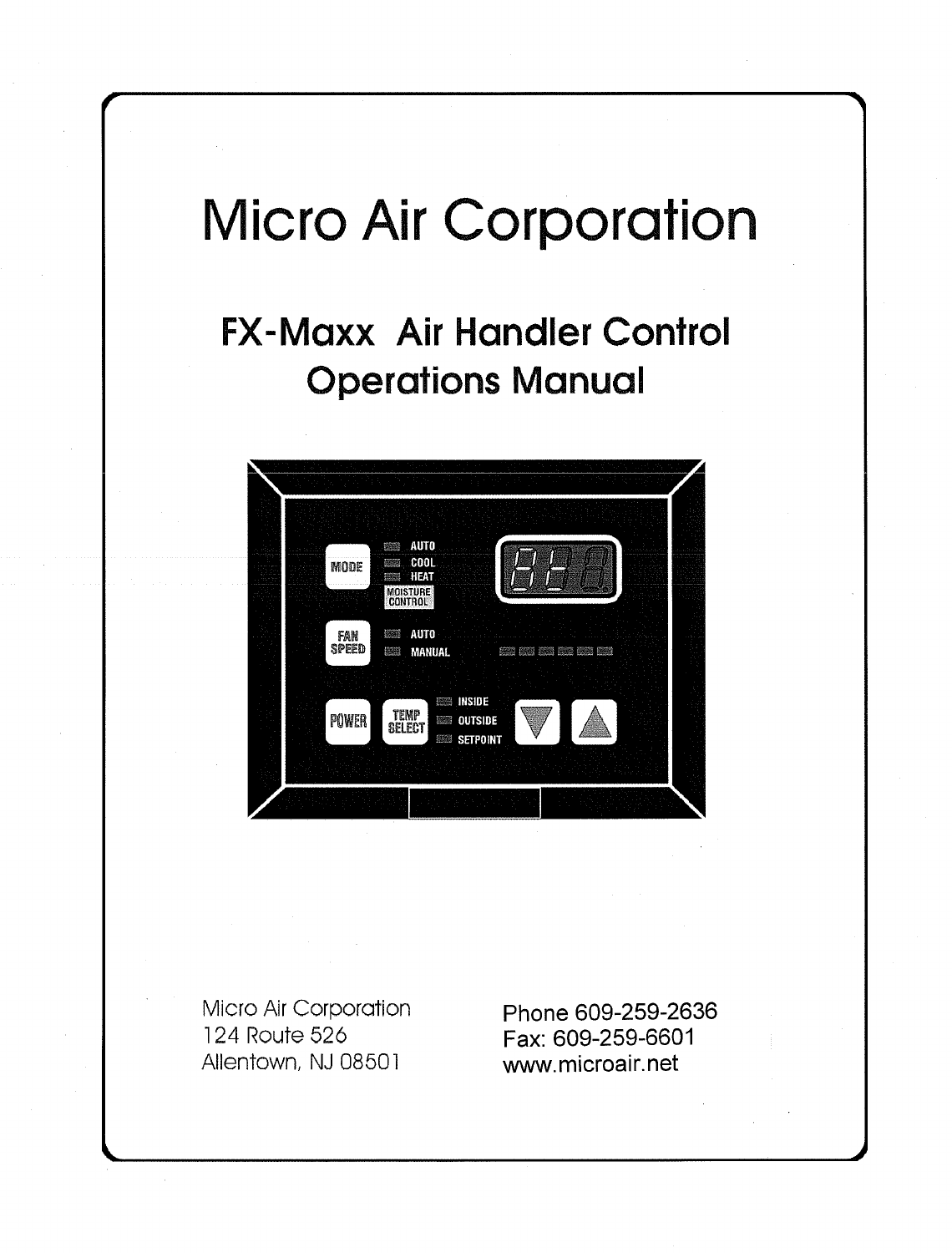# **Contents**

# Fx-Maxx Air Handler Control Micro Air Corporation 124 Route 526 Allentown. NJ 08501

| <b>NOTES:</b> |  |
|---------------|--|

All items labeled **COMP** should be considered Electric Heater applications.

When the Alternate Air Sensor is required the Outside Air Sensor is not available

#### **Copyright © 1997 Micro Air Inc., All Rights Reserved**

No part of this publication may be reproduced, translated, stored in a retrieval system, or transmitted on any form or by means electronic, mechanical, photocopying, recording or otherwise without prior written consent by Micro Air Inc.

Every precaution has been taken in the preparation of this manual to insure its accuracy. However, Micro Air assumes no responsibility for errors and omissions. Neither is any liability assumed for damages resulting from the use of this product and information contained herein.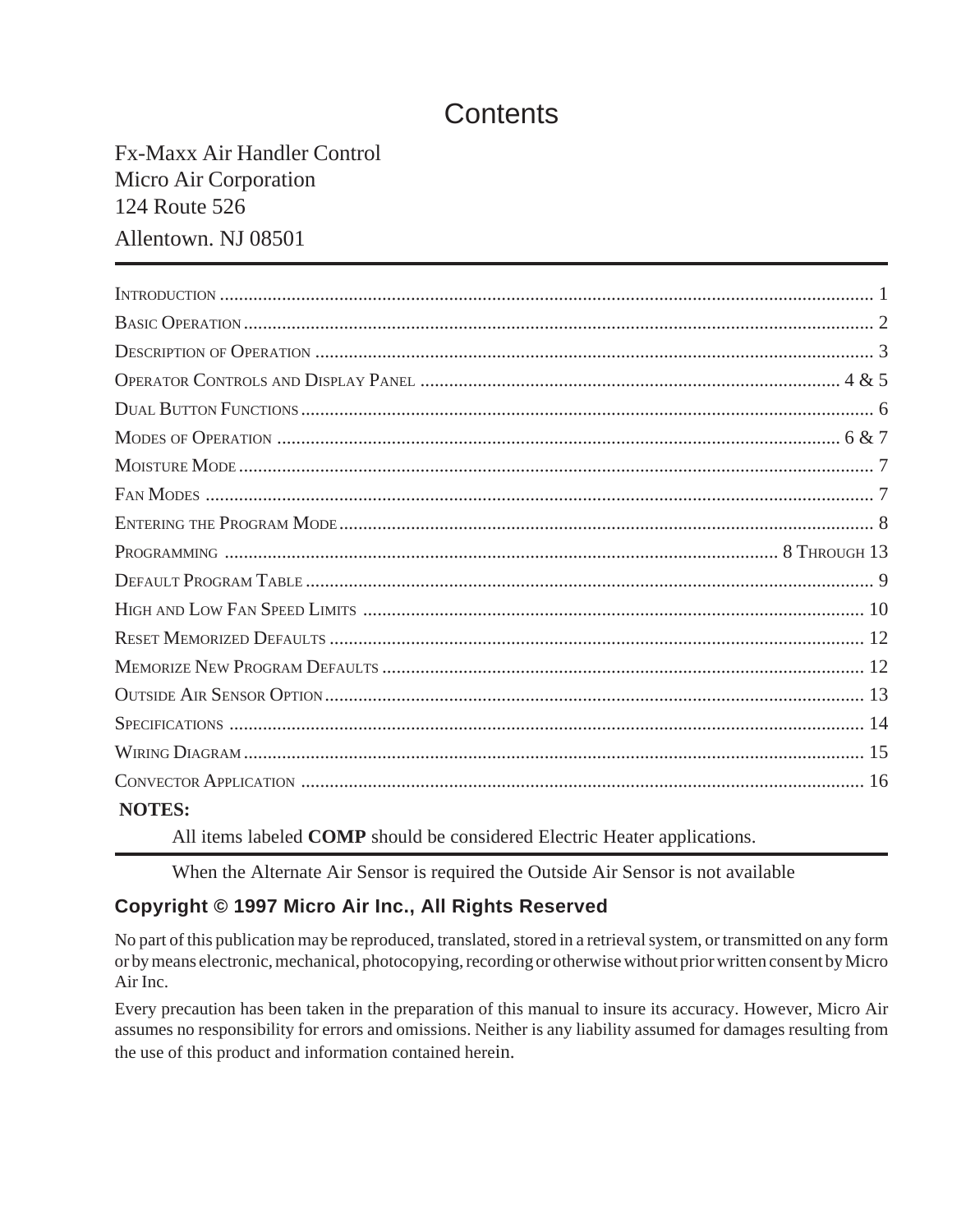The **Fx-Maxx Control** is designed for use with Chilled Water Air Conditioning Systems. **Fx-Maxx** has a universal power supply that operates on 115, 230, 50 or 60 Hz AC power. Fx-Maxx Air Handler Control includes the following standard and optional features:

#### *Standard Features*

Paintable Face Plate Cover with recess for matching wall covering insert.

User friendly 6 button display panel requires no manual for basic operation.

Five volt logic and micro controller located in the display.

3-digit 7-segment display indicates °Fahrenheit or °Celsius.

Automatic fan speed reduction as set point is approached.

Six [6] manual fan speeds.

18 programmable parameters for custom installations.

Water In Sensor allowing individual cabin heating.

Moisture Mode for controlling relative humidity.

Universal 115/230 VAC power supply.

Nonvolatile memory retains settings without batteries.

Programmable display brightness control for night use.

#### *Optional Features*

The following optional items can be added by plugging the device into the appropriate jack and making the necessary programming changes.

> Outside air temperature sensor. Alternate air temperature sensor. Custom Polished Brass Display Panels. Electric Heat Option.

This manual is intended to provide information necessary to insure proper installation and operation of the **Fx-Maxx Air Handler Control.** Poor installation and **MISUNDERSTOOD** operating parameters will result in unsatisfactory performance and premature failure of the **control**.

# *Read This Manual Completely Before Proceeding !*

If you require assistance prior to or during the installation of the Fx-Maxx Air Handler Control call Micro-Air at 609-259-2636 or Fax your questions to Micro-Air at 609-259-3063.

Th**e Fx-Maxx Air Handler Control** is covered under existing Micro Air Warranty Policy. Incorrect installation, neglect and system abuse are not covered under Micro-Air's warranty policy.

**NOTE:** In order to continually improve the Fx-Maxx Air Handler Control, Micro Air reserves the right to change this products' basic operation, specifications and design criteria without prior notice.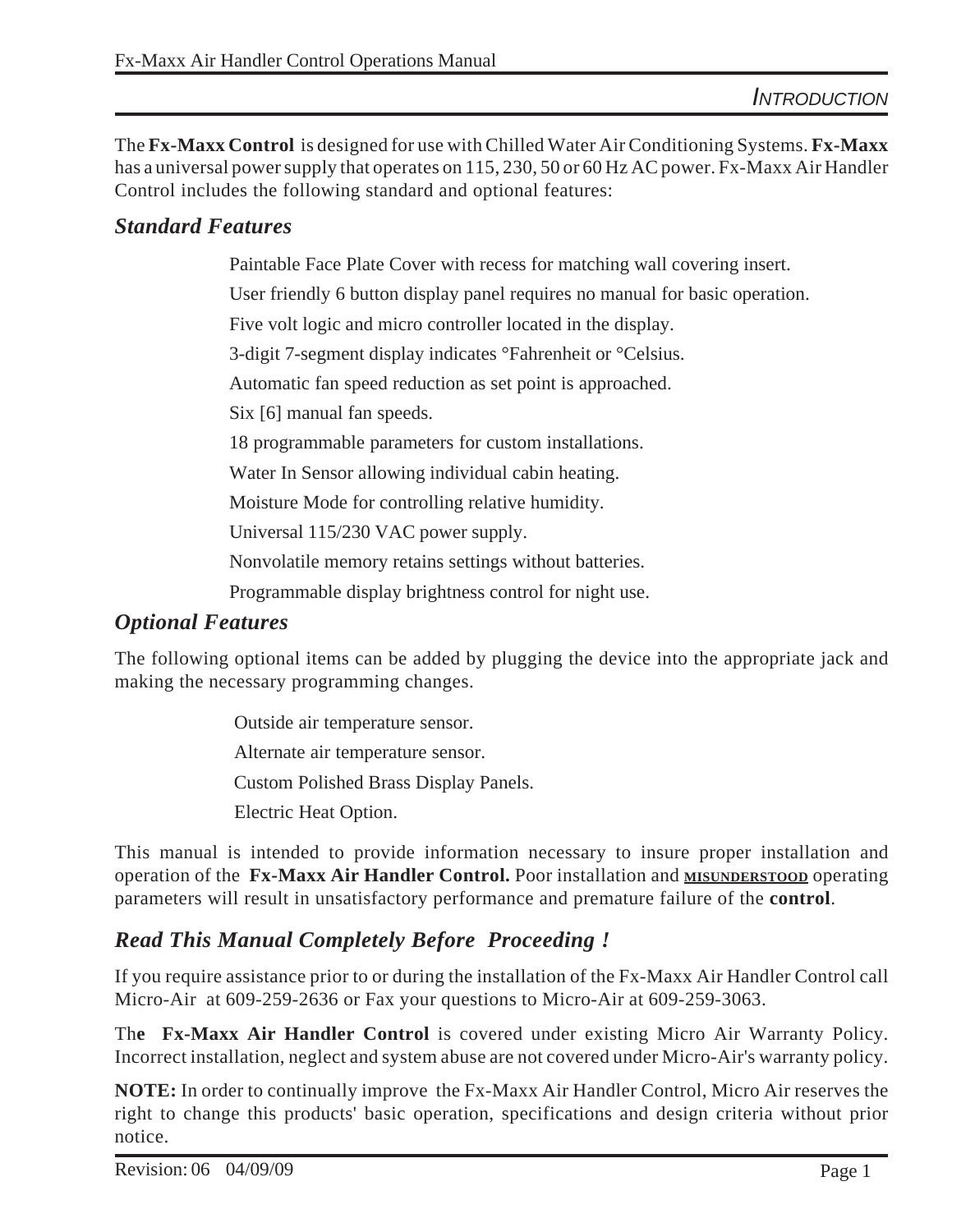

**POWER BUTTON** Press the power button once to toggle the unit to the on mode. Press the power button again to toggle the unit to the off mode.

**FAN BUTTON** Press and release the f**an button** to advance from auto to manual fan. Press and release to increase the manual fan speeds, 1 through 6. Press and release again returns to the auto fan mode. The selected fan mode is indicated by the Auto and Manual fan LED's

**UP BUTTON** Momentarily press and the set point will appear in the temperature display. The set point increases one degree each time the up button is pressed and released.

**DOWN BUTTON** Momentarily press and release to display the set point. The set point is decreased one degree each time the down button is pressed and released.

**MODE BUTTON** The **mode button** is used to select one of 4 Operating Modes. Press and release to advance to the next mode. Continue to press and release until the desired Operating Mode is reached. The mode selected is indicated by the Mode LED.

**TEMP SELECT BUTTON** Press and release to view inside air temperature, outside air temperature or set point. The appropriate LED will be lit indicating the temperature is displayed.

**THREE DIGIT DISPLAY** The room temperature is displayed whenever the control is turned on. The display provides a readout of the inside ambient air temperature and the set point.

**HEAT MODE LED** The heat mode LED is lit when Heating is selected.

**COOL MODE LED** The cool mode LED is lit when the Cooling is selected.

**AUTO LED** The auto LED is lit when the Automatic Heating or Cooling Mode is selected. The control will automatically switch to heating or cooling when this mode is selected.

**MOISTURE CONTROL LED** The moisture LED is lit when the Moisture Control is selected.

**MANUAL FAN LED** The manual fan LED is lit when a manual fan speeds is selected.

**AUTO FAN LED** The auto fan LED is lit when automatic fan speed operation is selected.

**FAN SPEED BAR GRAPH** There are six [6] individual fan speed LED's. Each LED represents one [1] fan speed. Low fan [1] is indicated by illuminating the first LED. High fan speed is indicated by illuminating all six [6] LED's.

**WATER VALVE STATUS LED** The system operating status [ Water Valve Open or Closed ] is indicated by turning **On** the right most decimal point in the 3 Digit Display.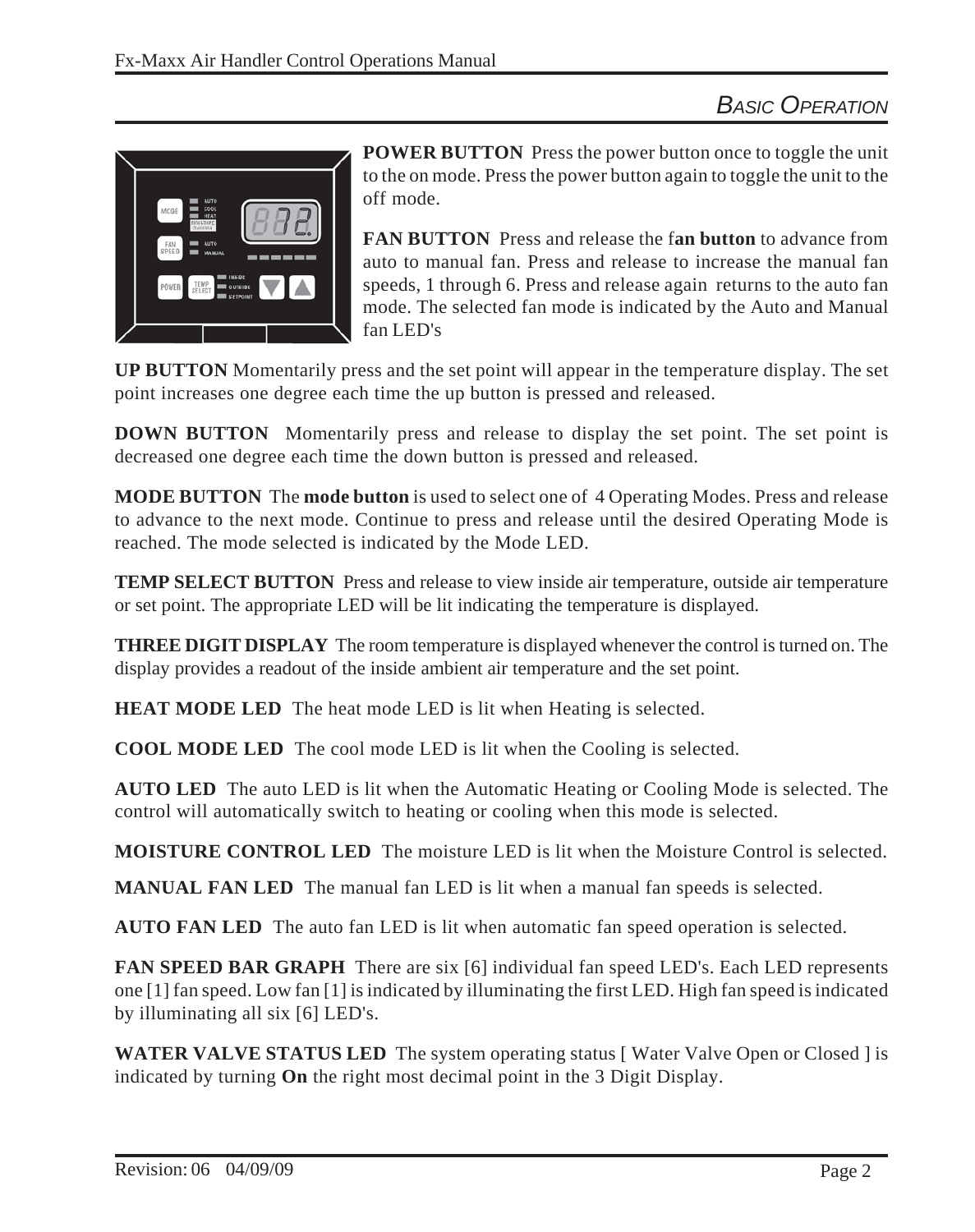Fx-Maxx is a user friendly, easy to operate, programmable temperature control.

Press the ON/OFF button once to engage the system. The display indicates room temperature when the system is on and the display is blank when the system is off.

Press and release the Mode Button until the desired Mode LED is illuminated.

Set the room temperature by pressing the up or down button. The set point can be viewed by momentarily pressing and releasing the up or down button.

Fan speed operation is automatic. The fan speed decreases as room temperature is approached. The fan will operate at low speed when set point is satisfied. Manual fan speeds can be selected by pressing the Fan Speed Button and selecting the desired fan speed. The fan will operate at the speed selected and will not change speeds with room temperature.

The fan can be programmed to cycle on and off with the Heating and Cooling demand. Normally the automatic fan speed operation is reversed in the heating mode, however, the fan speeds can be programmed to operate the same as in the cooling mode.

#### *NORMAL HEATING OR COOLING CYCLE*

When heating or cooling is called for the water valve switches to the appropriate mode. Four [4] seconds later the automatic fan control adjusts the fan to the proper speed. When the demand is satisfied, the water valve cycles off and the fan returns to low speed. If cooling is required, the water valve will not open unless adequate cooling water is available. The fan will remain in low speed until adequate cooling water is available. If heating is required the valve will not open unless adequate heating water is available. The fan remains in low speed until adequate heating water is available. The water temperature can be viewed by simultaneously pressing the Up and Down Buttons while in the On Mode. Heat will be supplied when no heating water is available if the Optional Electric Heater [Electric heating element] has been installed and programmed.

While in a Heating or Cooling Mode the controller will maintain a two degrees Fahrenheit (2 °F) temperature variation. A four degree swing is required to cause the unit to shift to the opposite mode. Once in a new mode, Heating or Cooling, Fx-Maxx Air Handler Control will maintain a two degree differential.

#### *MOISTURE MODE*

While in the **on mode**, press the Mode Button until the Moisture Control LED is lit. The first cycle will start in 1 minute. Every 4 hours, the fan is started and air circulated for 30 minutes. During this time the air temperature is sampled and entered into memory. The cooling cycle is started and continues until the temperature is lowered 2 ° F. The system is allowed a maximum of one hour running time to reach the desired temperature. Four hours after the temperature is satisfied or the Cooling Mode times out, the cycle is repeated. During the humidity cycle the Valve LED is lit while the system is Cooling.

#### *MEMORY*

**Fx-Maxx Air Handler Control** has nonvolatile memory which requires no batteries or any form of backup power. When power is lost the operating parameters are retained indefinitely. When power is restored, the control resumes operating as last programmed. All operating and programming parameters are entered into nonvolatile memory instantly and are retained indefinitely.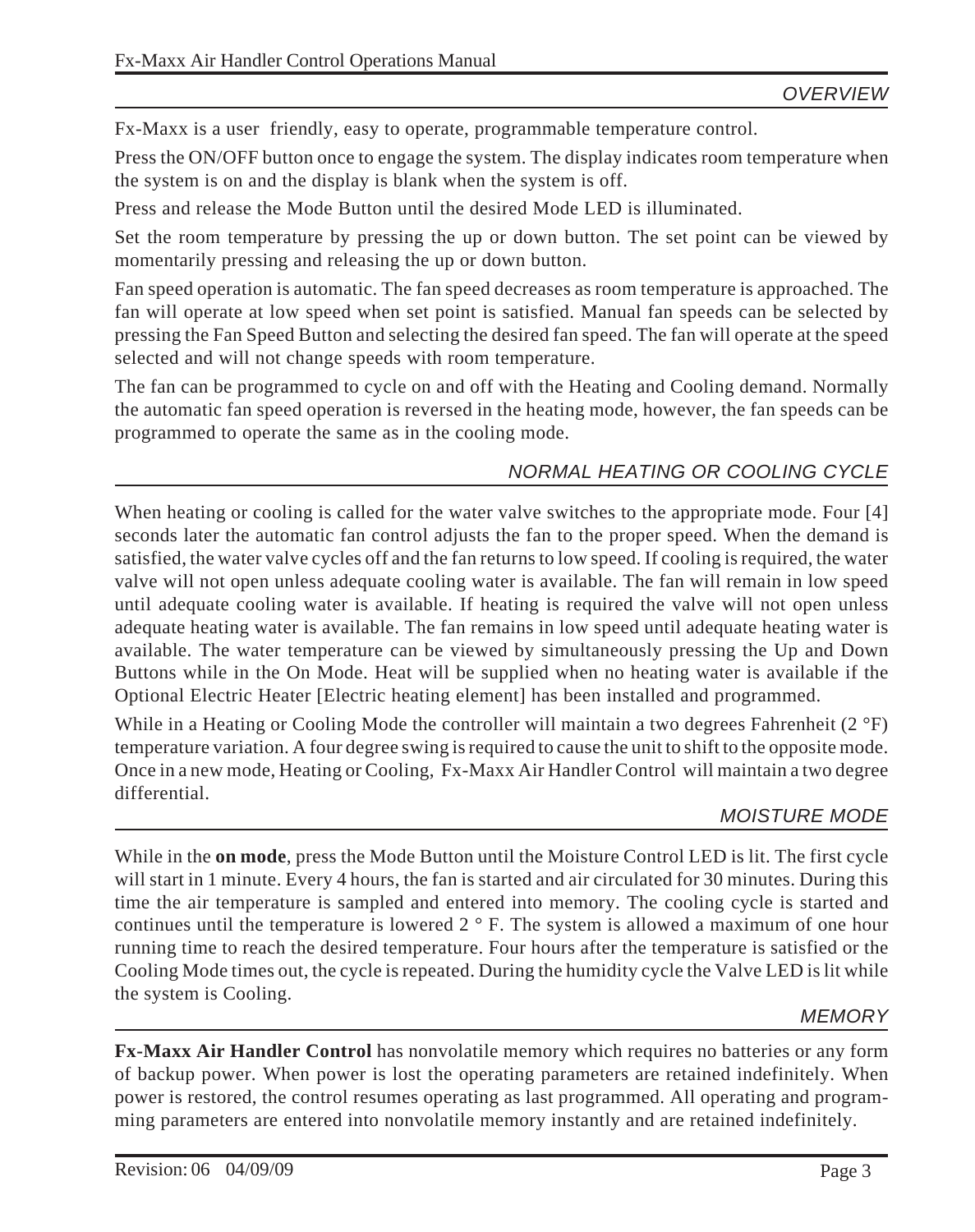# *OPERATOR CONTROLS AND DISPLAY PANEL*

**Fx-Maxx Chiller Control Display Panel** 10  $\overline{Q}$ **AUTO** COOL 5 **MODE HEAT**  $\overline{8}$ **MOISTURE**<br>CONTROL 18. AUTO **FAN** SPEED \_MANUAL 14 <u>is de la company de la compa</u> 12 **INSIDE TEMP OUTSIDE** Power **SELECT**  $\blacksquare$ SETPOINT  $\sqrt{6}$ Figure 1: Fx-Maxx Control Buttons and Indicator Displays

Refer to figure 1 for the buttons locations and display functions listed on the following pages.

**1. POWER BUTTON** The power button is used to toggle between the **on** and **off modes**. Press the power button once to toggle the unit to the on mode. Press the power button again to toggle to the off mode.

**2. FAN SPEED BUTTON** The fan speed button is used to switch between Auto and Manual Fan Speeds. Pressing and releasing the Fan Speed Button once toggles the fan mode as indicated by the Fan LED indicator lamps. Press and release the fan speed button until the desired Automatic [A] or Manual Fan Speed [1 through 6] is selected.

**3. UP BUTTON** Momentarily press the **up button** and the set point will appear in the temperature display. Press and release the up button to increase the set point one degree. The set point is increased by one degree each time the up button is pressed and released. The highest set point allowed is  $85^\circ$  F. The up button is used with the down button to display the Water In temperature when the control is on. The up button is also used to increase program values in the program mode.

**4. DOWN BUTTON** Momentarily press and release the **down button** to display the set point. Press and release the **down button** to decrease the set point. The set point is decreased one degree each time the down button is pressed and released. The lowest set point allowed is 55 ° Fahrenheit. The down button is used in conjunction with the up button to display Water In temperature when the control is on. The down button is also used to reduce program values in the program mode.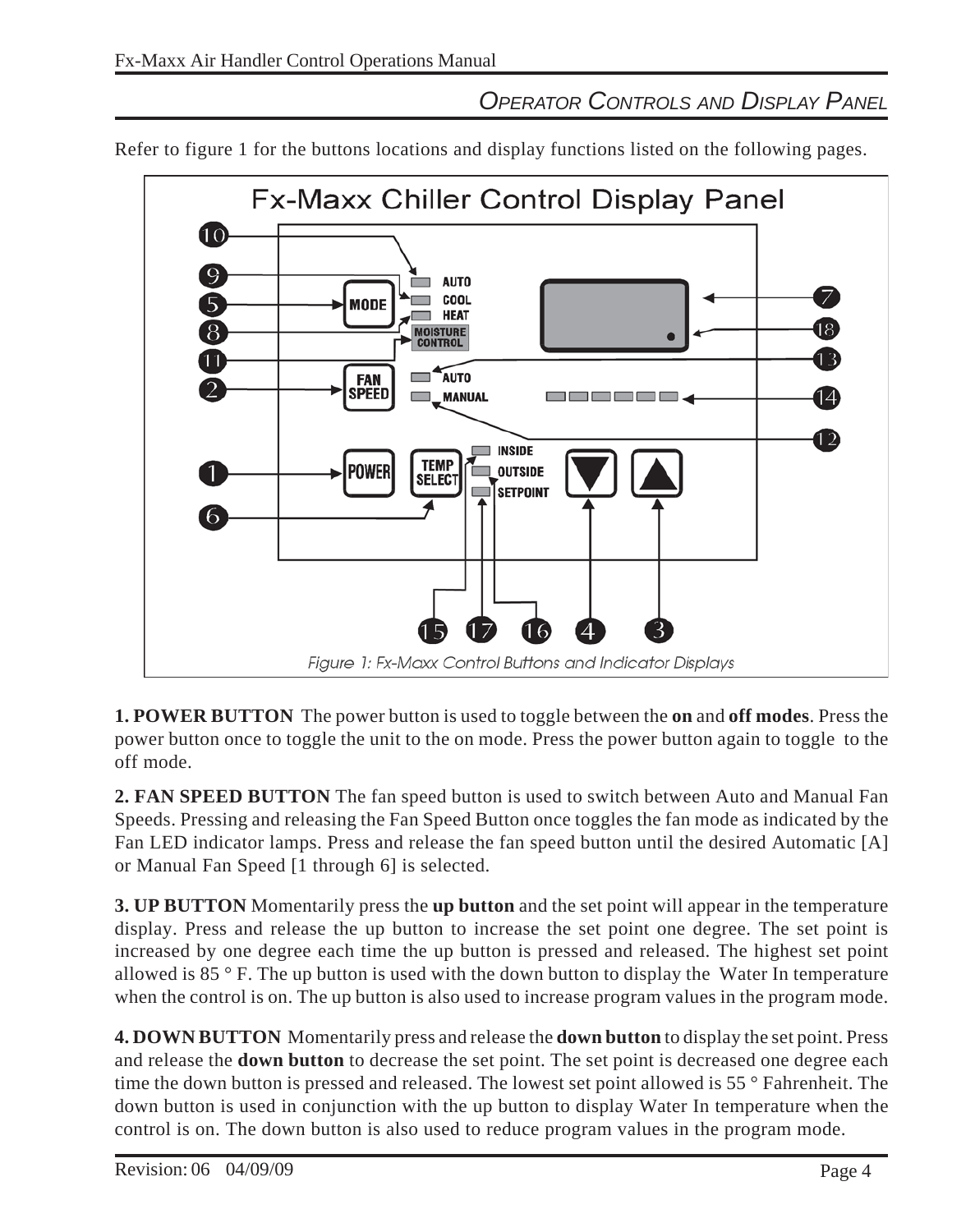**5. MODE BUTTON** The **mode button** is used to select one of the four operating modes. Press and release the **mode button** and the Fx-Maxx Air Handler Control will advance to the next mode. Continue to press and release the Mode button until the desired operating mode is reached. The mode selected is indicated by the Mode LED, i.e., Cool, Heat, Automatic or Moisture Mode.

**6. TEMP SELECT BUTTON** Press and release the **Temp Mode Button** to view inside air temperature, outside air temperature or the set point. The appropriate LED, Inside, Outside or Set Point will be lit indicating which temperature is being displayed. If no outside air sensor is installed three [3] dashes will appear in the Three Digit Display.

**7. THREE DIGIT SEVEN SEGMENT DISPLAY** The inside air temperature is displayed in the window whenever the control is turned on. The three digit 7 segment display provides a readout of the inside air temperature.

The display also indicates program information, fault codes and outside air temperature when the **optional outside air sensor** is installed.

The display momentarily indicates the **set point** when the **up** or **down** button is pressed.

When the control resumes operation after a power interruption all the display LEDs will turn on for one second. This is a normal operating condition and is referred to as "Power On Reset".

**8. HEAT MODE LED** The heat mode LED will be lit when the Heat Mode has been selected. The heat mode LED is also lit when the optional electric heat is installed and the heat mode is selected. Electric heater status, on or off, is indicated by the right side decimal point [18].

**9. COOL MODE LED** The cool mode LED will be lit when the Cooling Mode has been selected

**10. AUTO LED** The auto LED is lit when the automatic heating or cooling mode has been selected. The control will automatically switch to heating or cooling when this mode is selected.

**11. MOISTURE CONTROL LED** The moisture mode LED is lit when the Moisture Control has been selected. This mode is used to control humidity during periods when the vessel is unoccupied.

**12. MANUAL FAN LED** The manual fan LED will be lit when one of six manual fan speeds has been selected.

**13. AUTO FAN LED** The auto fan LED is illuminated when automatic fan speed operation has been selected.

**14. FAN SPEED BAR GRAPH** There are six [6] individual fan speed LED's in the Fan Speed Bar Graph. Each LED represents one [1] fan speed. Low fan speed [1] is indicated by illuminating the first LED. High fan speed is indicated by illuminating all six [6] LED's. Any of the six [6] fan speeds available are displayed by illuminating the appropriate LED's.

**15. INSIDE LED** The inside LED is lit when the inside air temperature is being displayed.

**16. OUTSIDE LED** The outside LED is turned on when the outside temperature is displayed.

**17. SET POINT LED** The set point LED is turned on when the set point is displayed.

**18. VALVE LED** The system operating status [Water Valve On or Off] is indicated by turning On the right most decimal point in the 3 Digit Display.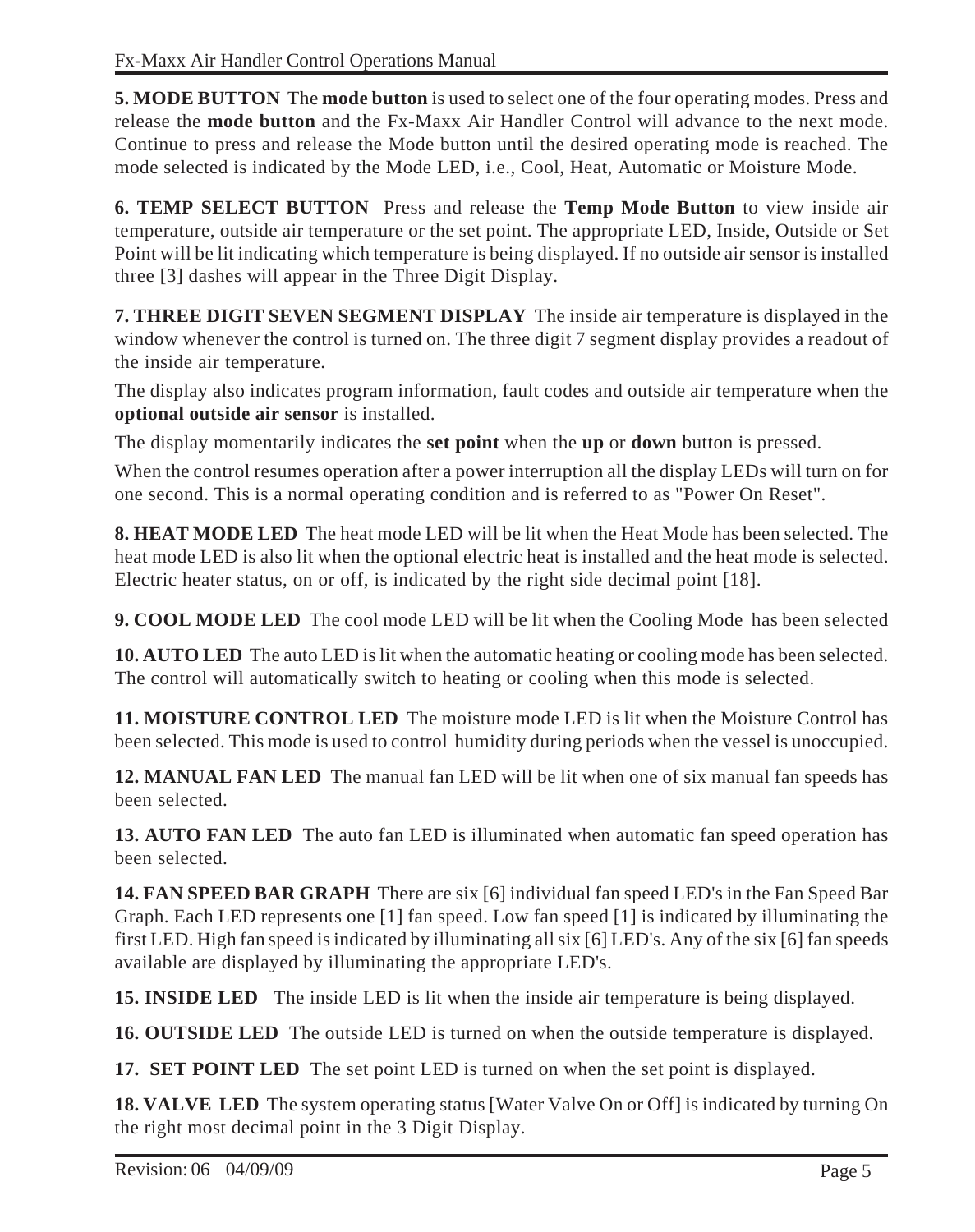*DUAL BUTTON FUNCTIONS*

**Up & Down Buttons** Simultaneously Press the Up and Down buttons, while in the On Mode, to view the chill water inlet temperature.

**Simultaneously Press the UP & Down Buttons** while in the program mode to set new custom programming defaults.

*MODES OF OPERATION*

# *Off Mode*

 When the **Fx-Maxx Air Handler Control** is in the **off mode**, all control outputs are turned off. Program parameters and user settings are saved in nonvolatile memory. The program mode can only be accessed from the off mode.

#### *On Mode*

When the control is in the **on mode**, power will be supplied to the appropriate control outputs and the display will indicate the current state of operation. The operating and program parameters resume based on those stored the last time the unit was operating.

#### *Cool Only Mode*

When **Cool LED** is on, only the cooling systems are selected and operated as required. When the temperature drops below the set point, the system will **not automatically** switch to the heating mode. Cooling only is available for customers that do not want automatic cooling and heating operation.

#### *Heating Only Mode*

When the **Heat LED** is on, only the heating systems are selected and operated as required. Should the temperature rise above the set point, the system will **not automatically** switch to the cooling mode. Heating only is supplied for customers that require the system to not automatically switch from the heating to the cooling mode.

#### *Automatic Mode*

When **the Automatic LED** is on, both heating and cooling are supplied as required. The **heat** and **cool LEDs** will be lit according to the mode required. When the system requires the water valve to be turned on for heating or cooling the water valve LED will turn on when the valve is on and will turn off when the valve is off.

Temperature in a given mode will be maintained at two degrees Fahrenheit  $(2^{\circ}F)$ , however, a four degree difference is required to allow the control to change modes. Once in a new mode, the temperature will remain within two degrees Fahrenheit ( $2°$  F) of the set point.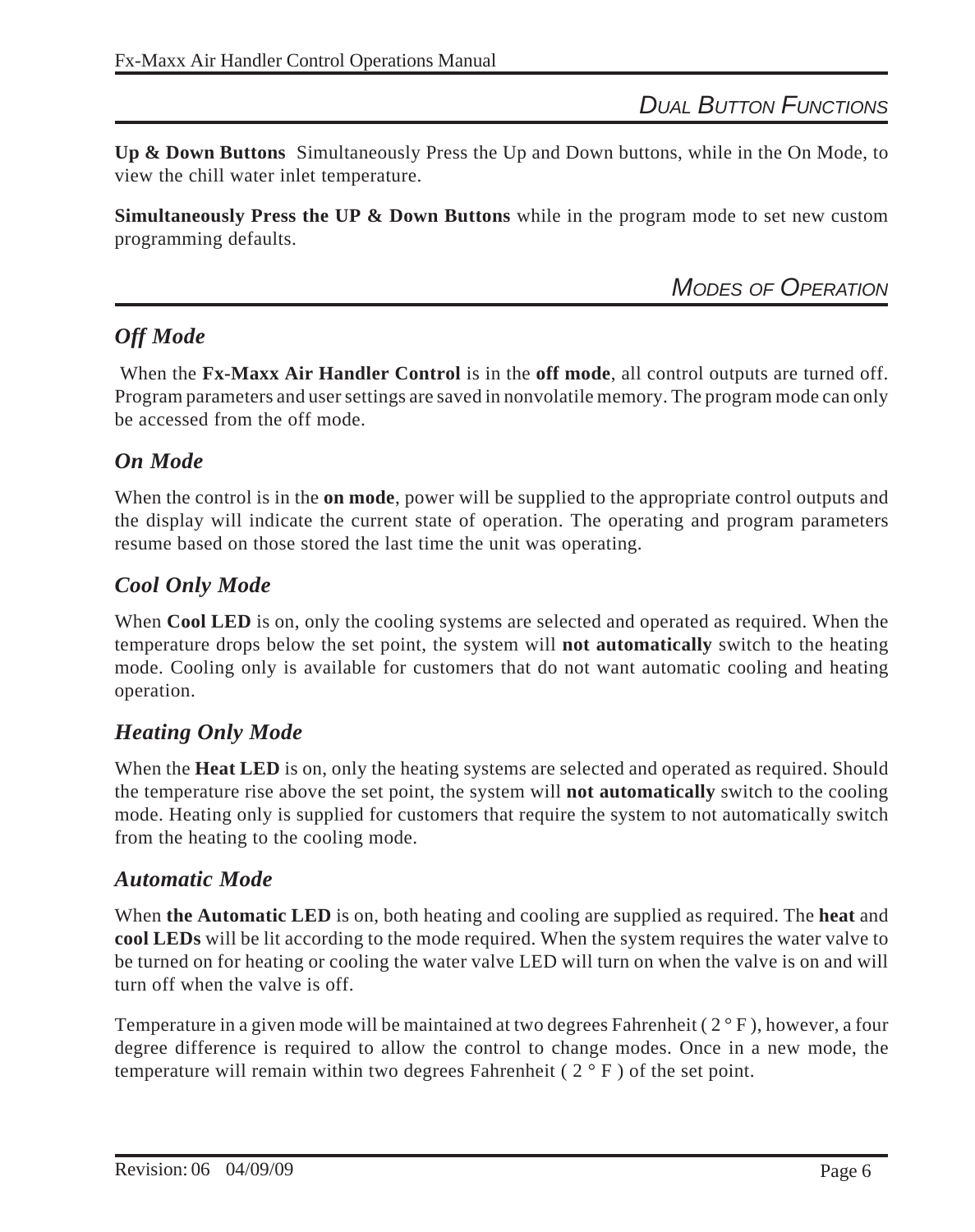#### Fx-Maxx Air Handler Control Operations Manual

# *Moisture Mode*

While in the **on mode**, press the Mode Button until the Moisture Mode LED is illuminated. The first cycle will start in 1 minute. Every 4 hours, the fan is started and air circulated for 30 minutes. During this time the air temperature is sampled and entered into memory. The cooling cycle is started and continues until the temperature is lowered 2 ° F. The system is allowed a maximum of one hour running time to reach the desired temperature. Four (4) hours after the temperature is satisfied or the one hour timer runs out the cycle is repeated. During the humidity cycle the Water Valve LED is lit while the water valve is turned on and the system is cooling.

*FAN MODES*

# *Automatic Fan Speeds*

Fx-Maxx has six automatic fan speeds available. Speed six is high, three is medium and one is low or the slowest speed. Automatic fan mode allows the Fx-Maxx to determine the required fan speed based on room temperature. The closer the room temperature is to the set point, the slower the fan will run. This permits a balance between the most efficient temperature control and slower, quieter fan speeds. Automatic fan operation is the **factory default**, however, manual fan speed control is available.

# *Manual Fan Speeds*

Six (6) is the fastest and one (1) represents the slowest fan speed. Manual fan mode allows the user to select and maintain the desired fan speed manually. When a manual fan speed has been selected, the fan speed bar graph will indicate the speed selected by the number of LED's lit. Select speed 3, for example, and the first 3 LEDs in the fan bar graph will turn on. Manual Fan Mode is sometimes preferred when room temperature is constantly changing due to varying heat loads.

#### *Program Mode Overview*

The program mode is used to adjust the systems operating parameters to suit the particular needs of individual users. The program mode is also used to tailor the air-conditioning system for the most efficient operation within an installation. Installation variables such as, ducting, sensor location and system layout effect the perceived operation of the overall system. The program mode allows the system to operate as efficiently as possible under all conditions. **Fx-Maxx Air Handler Control** is shipped with factory default settings which are stored in permanent memory and can be recalled at any time.







*PROGRAM MODE*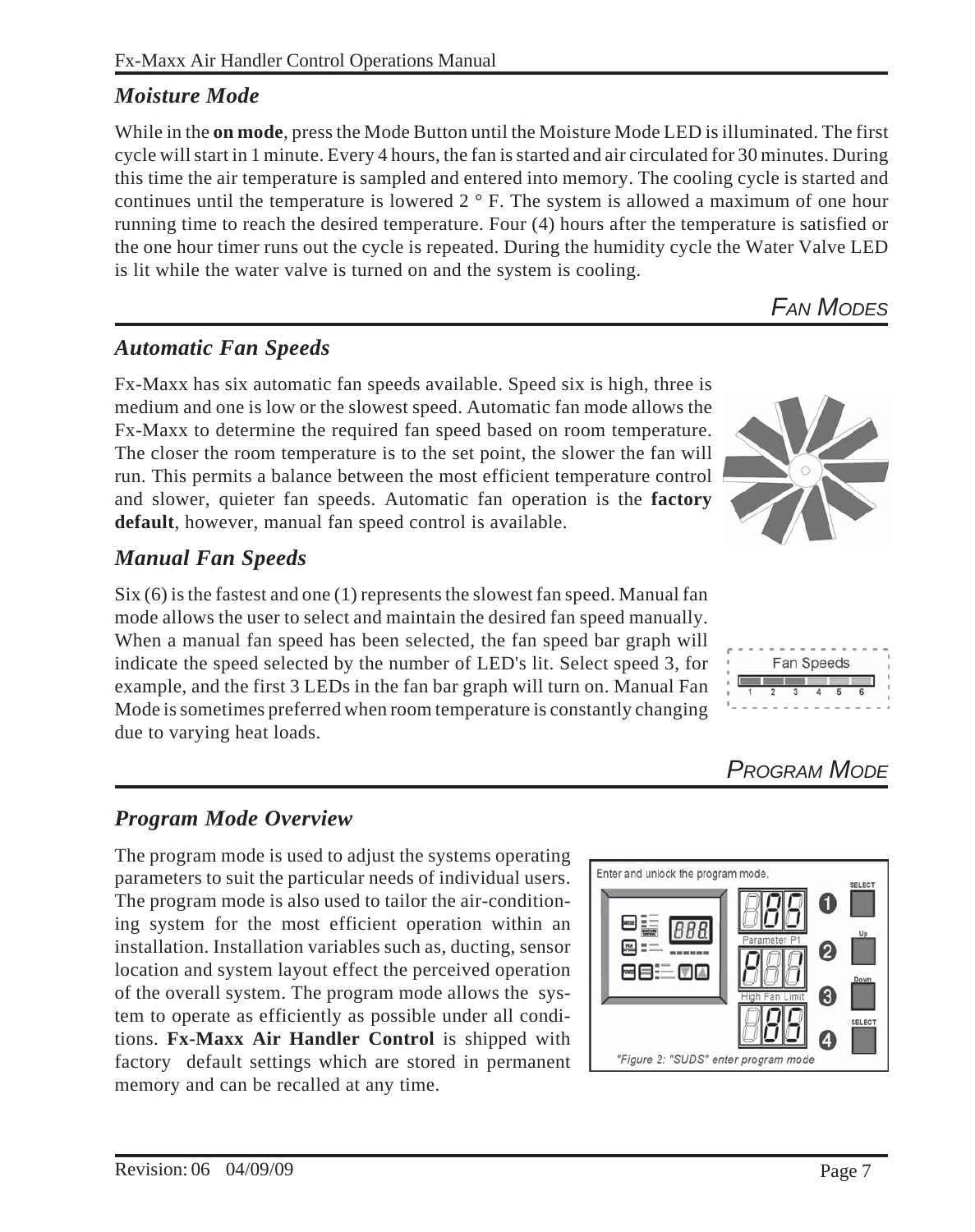the following order, press the **Select**, **Up**, **Down** and the **Select** buttons [ **"SUDS"** ]. These buttons have to be pressed and released in the order given. The numerals "85" which represent the high fan limit, appears in the display. The "85" is followed by the characters "P 1" followed again by the parameter setting [ "85" ]. **P 1** represents the first programmable parameter. The Fx-Maxx Air Handler Control is now in the program mode. Exit the program mode, to the **off mode,** by pressing and releasing the **power** button.

The program mode can **only** be entered from the **Off Mode**. From the Off Mode and in

**NOTE:** The control will exit the program mode and return to the **Off Mode** if no programming is attempted for one (1) minute.

#### *Restore Memorized Default Settings*

**IMPORTANT !** The memorized default settings can be **restored** by entering the program mode and setting P-16 to **rSt**. Exit the program mode and the software version number appears in the display. The **memorized default settings** are restored and the Fx-Maxx Air Handler Control returns to the **off mode**. The software version number is always displayed when you exit the program mode.

*USING THE PROGRAM MODE*

Increment from one **program parameter** to the next by pressing the **Mode Button** while in the **program mode**. Press and release the Mode Button to advance to the desired parameter. Use the **up** and **down buttons** to change the program parameter values. The **programmable parameters** range from P-1 through P-18.

#### *Up and Down Buttons*

The **up** and **down buttons** are used to select the data or set the desired limits for the parameter being programmed. This method is followed throughout the program mode, however, special instructions are included for individual functions as require them.

#### *Exiting the Program Mode*

There are two methods to exit the program mode. Press the power button and the **Fx-Maxx Air Handler Contro**l will return to the **off mode**. Not pressing any buttons or attempting any program changes for sixty (60) seconds will allow the control to exit the **program mode** to the **off mode**. Any programming changes that were made while in the program mode will be memorized and put into operation when the program mode is exited and the control is returned to the on mode.

#### *Warning*

Severe electrical disturbances can sometimes upset the Fx-Maxx operating sequences. Operator confusion related to program parameters can also cause, what seem to be, operational problems. Whenever there is any doubt as to the proper operation of the controller, Factory Default Parameters should be Re-initialized.

# *ENTERING PROGRAM MODE*



Parameter P1

**High Fan Limit**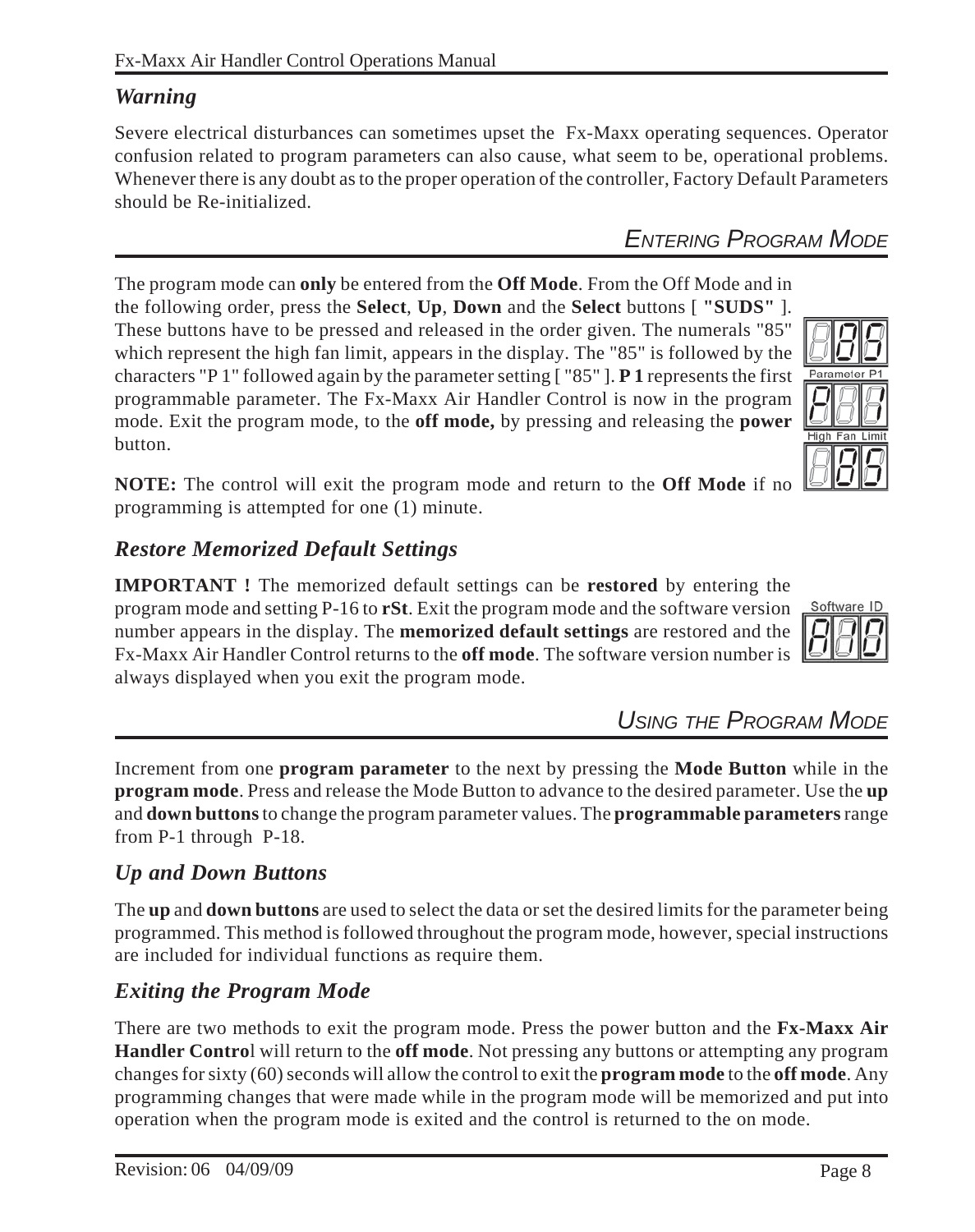#### *Programmable Parameters*

There are eighteen (18) programmable parameter locations with their Factory Default Settings listed in this section. The table below indicates what these parameters are, along with the permitted values and the original Factory Default Settings.

| Program<br>Number | <b>Description</b>                                                  | <b>Default</b>                      | Range                                                                      |  |
|-------------------|---------------------------------------------------------------------|-------------------------------------|----------------------------------------------------------------------------|--|
| $P-1$             | High Fan Speed Limit (arbitrary units)                              | 85                                  | $56 - 85$                                                                  |  |
| $P-2$             | Low Fan Speed Limit (arbitrary units)                               | 50                                  | $30 - 55$                                                                  |  |
| $P-3$             | Unused --- Reserved for future options                              | N/A                                 | N/A                                                                        |  |
| $P-4$             | Temperature Sensor Calibration                                      | $\boldsymbol{0}$                    | Ambient $\pm$ 10° F                                                        |  |
| $P-5$             | Unused --- Reserved for future options                              | N/A                                 | N/A                                                                        |  |
| $P-6$             | Unused --- Reserved for future options                              | N/A                                 | N/A                                                                        |  |
| $P-7$             | Unused --- Reserved for future options                              | N/A                                 | N/A                                                                        |  |
| $P-8$             | Unused --- Reserved for future options                              | N/A                                 | N/A                                                                        |  |
| $P-9$             | Display Brightness Control                                          | $13 =$ Maximum                      | $4 = Low$<br>$13 =$ Maximum                                                |  |
| $P-10$            | Display <sup>o</sup> Fahrenheit or <sup>o</sup> Celsius             | $\mathrm{P}$                        | ${}^{\circ}F$ = Fahrenheit Displayed<br>${}^{\circ}C = C$ elsius Displayed |  |
| $P-11$            | Outside Air Temp Sensor Only<br>When Alt Air Sensor in Not Required | <b>OFF</b>                          | $OFF = Alt Air Available$<br>$On = OAT$ Sensor Only                        |  |
| $P-12$            | Reverse Fan Speeds During Heating Mode                              | $rEF = Reverse$                     | $nor = Normal Fan Operation$<br>$rEF = Reversed$ Fan In Heating            |  |
| $P-13$            | Continous Fan or Cycle Fan with Demand                              | $con =$ Continuous<br>Fan Operation | $CYC = Cycle$ Fan On Demand<br>$con =$ Continuous Fan Operation            |  |
| $P-14$            | Chill Water Heating or Electric Heat                                | $nor = Chill Water$<br>Heat Only    | $nor = Chill Water Heat Only$<br>ELE = Electric Heater Installed           |  |
| $P-15$            | Fan motor type selection Shaded pole<br>or split capacitor.         | $SP = Shaded Pole$                  | $SP = Shaded Pole Fan Motor$<br>$SC = Split Cap. Fan Motor$                |  |
| $P-16$            | Reset Memorized Programming Defaults                                | $nor = Normal$                      | $rSt =$ Reset Defaults                                                     |  |
| $P-17$            | Water Valve Forced Open 4 Hours to<br>Bleed the Chillwater System   | $nor = Normal$<br>Operation         | $nor = Normal Operation$<br>$OPn =$ Valve Forced Open                      |  |
| $P-18$            | Ambient Air to Chill Water<br>Temperature Differential              | $15^{\circ}F$                       | 5°F to 25° Fahrenheit                                                      |  |

*Should any programming problems or confusion occur, reset the Memorized Default Settings by entering the program mode and setting P-16 to rSt.*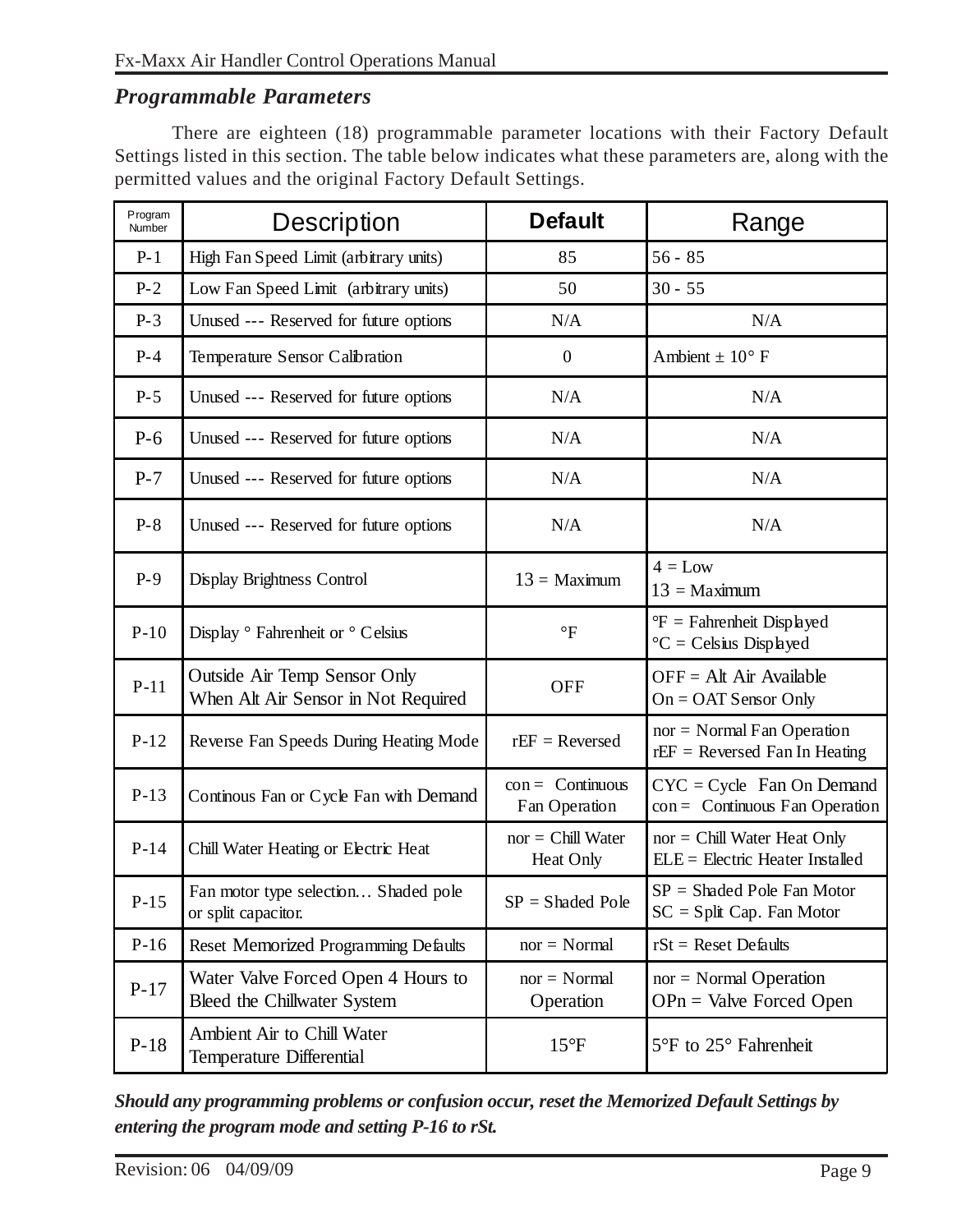# *Software Identification*

The software version of the control is identified for one (1) second prior to the exit from the program mode. The software identification number, i.e. ("A10") will appear in the display for one second, then the control will return to the off mode.

*Should there be any reason to contact Micro Air Corporation about the system or programming the Fx-Maxx Air Handler Control be sure to have the software identification number available.*

*PROGRAMMING*

# *P-1 High Fan Limit*

The upper fan speed limit can be tailored to suit various motors and operating conditions. The **high fan limit** is adjusted with the system installed and operational. The range of values are 56 through 85 and represent arbitrary units. Setting a higher number, results in a higher fan speed, setting lower numbers, lowers the high fan speed limit. Use the up and down buttons to select the desired high fan speed limit. The factory default setting is eightyfive (85).



# *P-2 Low Fan Limit*

The **low fan limit** determines the lowest output allowed for the low fan speed. The range of values for the low fan speeds are 30 through 55, in arbitrary units. Use the up and down buttons to select the desired low fan speed limit. Setting a higher number, results in a higher fan speed, setting lower numbers, lowers the low fan speed limit. The factory default setting is 50.

IMPORTANT ! Once the high and low fan speed limits are set, the unit will automatically readjust the remaining fan speeds to produce six (6) equally spaced in both the automatic and manual fan speeds modes.

# *P-3 Reserved For Future Options*

Program item P-3 is reserved for future options.

# *P-4 Temperature Calibration*

Use this feature to calibrate the air sensor within a range of  $\pm$  ten (10) °F. Enter the program mode and the ambient temperature appears in the display. Use the up and down keys to select the desired offset. The temperature in the display will increase or decrease according to the offset programmed. The factory default setting is zero.

# *P-5, P-6, P-7 & P-8: Reserved For Options*

Program items P-5, P-6, P-7 and P-8 are memory locations reserved for future options.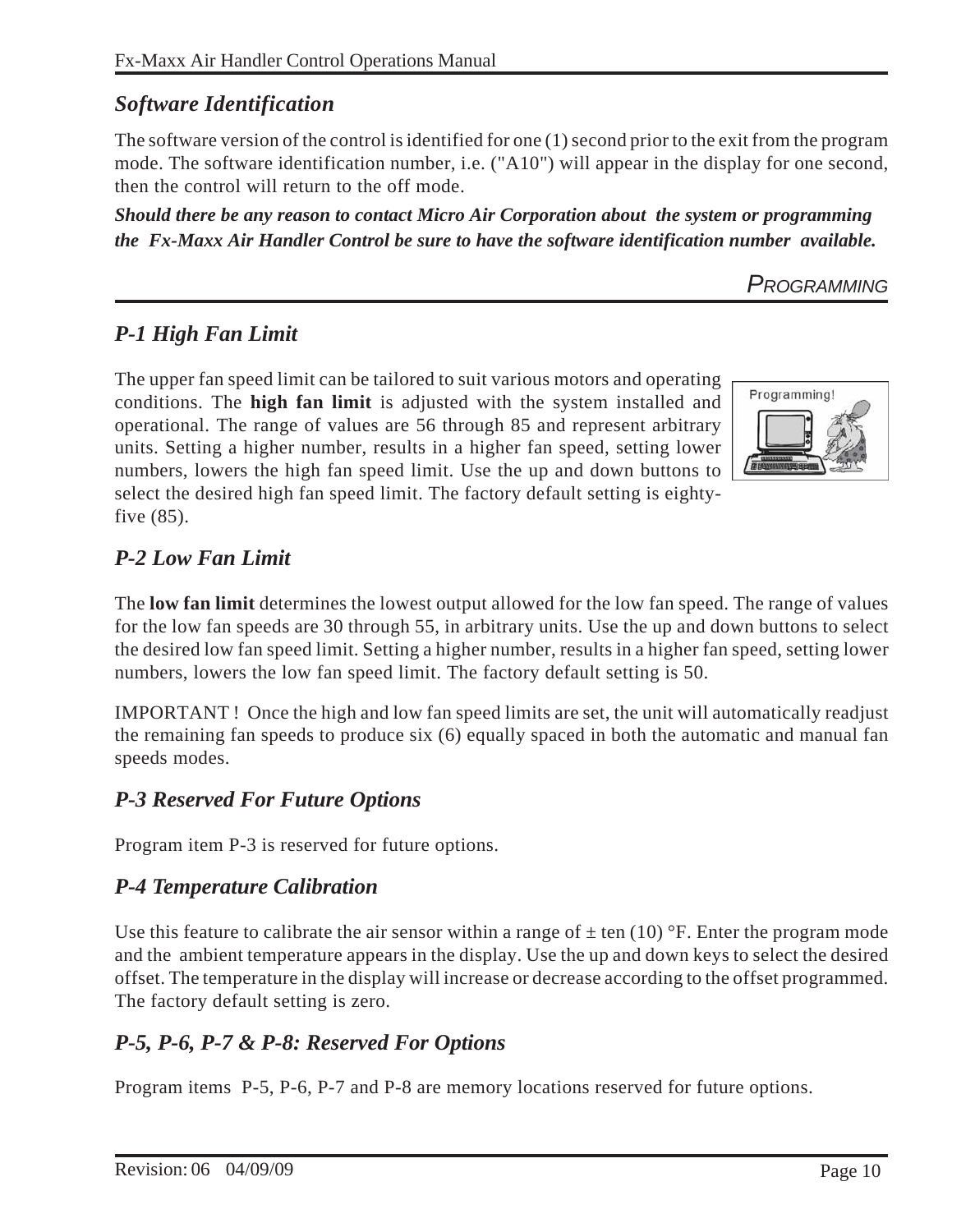# *P-9 Display Brightness Control*

The display brightness can be adjusted to suit ambient cabin lighting conditions. The allowed settings are four (4) to thirteen (13), with four (4) being the dimmest and thirteen (13) the brightest. Typically a dark cabin will require a setting of four or five. A very bright cabin will require a setting of twelve or thirteen. The factory default setting is thirteen (13).

#### *P-10 Fahrenheit or Celsius Selection*

The unit can be programmed to display either Fahrenheit or Celsius. Programming °F selects degrees Fahrenheit and programming °C displays degrees Celsius. The factory default setting is °F, Fahrenheit. When degrees Celsius (°C) is selected the readings are displayed in tenths, i.e. 22.2 °

# *P-11 Outside Air Sensor Option*

.

The ALT AIR jack can be used as an optional outside air temperature sensor input when the alternate air sensor is not required. Plug in the outside air sensor and program P-11 on. The outside temperature can be viewed by using the Temp Select Button. Press and release the Temp Select Button until the Outside LED is lit. The outside air temperature will appear in the display while the Outside LED is lit. **Note:** The OAT can also be viewed by simultaneously pressing and holding the Up and Down Buttons while in the **Off** Mode.

# *P-12 Reverse Automatic Fan Speeds During Heating*

The automatic fan speeds can be reversed during the heating mode to improve heat output in cooler climates. The fan speed is decreased as the temperature spread increases. The fan will speed up as the set point is approached. Lowering the fan speed when the cabin is cold raises the supply air temperature. The fan switches to low speed when the set point is satisfied and the water valve cycles off. The fan can be programmed to operate the same as in cooling by programming P-12 **nor** which represents normal fan operation during the heating cycle. The factory default is **rEF**, which reverses the automatic fan speeds during heating.

# *P-13 Cycle Fan with the Cooling or Heating Demand*

The fan can be programmed to run continuously when the system is on or can be allowed to cycle with the demand. When cycled with demand, the fan will operate only when heating or cooling is called for. To cycle the fan with the Heating or Cooling Demand select **CYC**. To operate the fan continuously select **con** which represents continuous fan operation. The factory default is continuous fan operation **[con]** when the system is on.

# *P-14 Electric heating element Option*

Units may be equipped with Electric heating element or an in line Electric Duct Heater. Electric heating elements are used when the main Chillwater system is in the Cooling Mode and a particular cabin requires heating. The electric heating elements are also used to supplement Chillwater heating when necessary. Program P-14 for ELE to select the electric heating element Option. The factory default is **nor** which normally selects Chillwater Heating and Cooling only. **IMPORTANT:** Please note that option **P-14** has to be programed for **ELE** to allow electric heat electric heating element operation.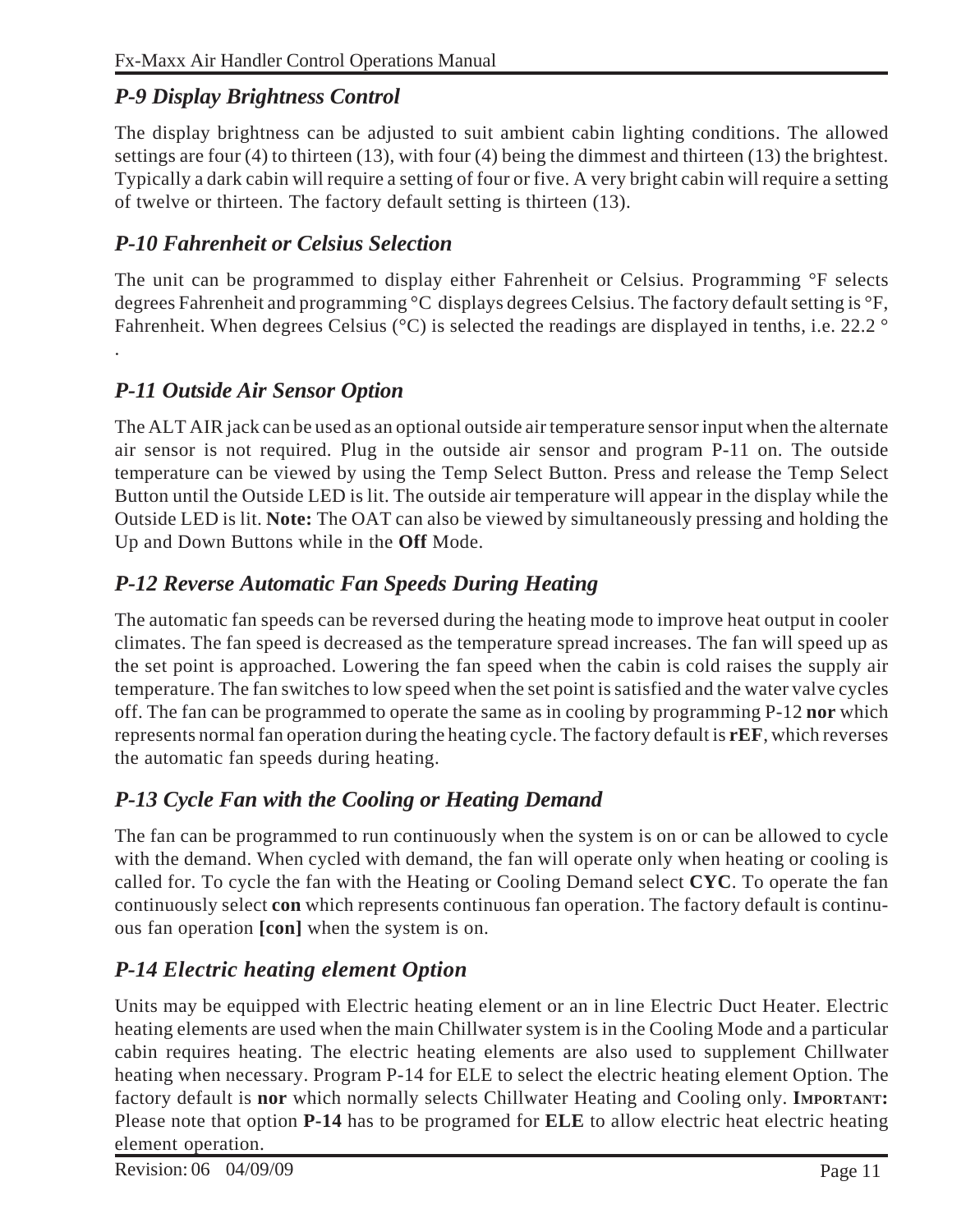# *P-15 Fan Motor Selection*

There are two basic fan motor types, shaded pole [SP] and split capacitor [SC]. Each motor reacts differently to speed control and each motor requires different timing for optimum fan speed variation. The default setting is **"SP"** which selects the shaded pole motor type, however, **"SC"** should be selected if a split capacitor type of fan motor is used. Most manufacturers supply shaded pole type fan motors, therefore, the factory default selection is **"SP"**.

# *P-16 Reset Memorized Defaults*

The default programming parameters can be reset by entering the program mode and selecting **rSt**. This will restore the programmable parameters to the values selected when the system was shipped. The program parameters listed on page nine may be altered by Micro Air, the installing dealer or the end user. Once new defaults are entered ( see page 6, dual button functions) and memorized the **NEW** defaults will be reset. The original factory programmable parameters as listed on page nine (9) will have to be restored manually.

# *Why Memorize New Defaults?*

Once the desired programming changes have been made and the system tests satisfactorily, your work can be saved as the **new factory defaults**. Your new defaults are initiated by **simultaneously** pressing and releasing the **up** and **down buttons** prior to exiting the **program mode.** New defaults can be initialized at any time by entering the program mode and following the above instructions. Once **new defaults** have been initialized the control will revert back to the new defaults whenever factory defaults are restored as described on pages 8 of this manual.

# *P-17 Chillwater Valve Forced Open*

This feature allows service personnel to force the Chillwater water valve open to facilitate bleeding air from the system. Selecting **OPn** will force the valve open for 4 hours while normal cooling and heating is maintained. The valve can be returned to normal operation anytime during the cycle by selecting **nor** which stands for normal operation.

# *P-18 Ambient to Water Temperature Differential*

The difference between ambient air temperature and Chillwater water temperature is used to control water valve opening and closing. The programmable range is five  $(5 \circ F)$  through twentyfive ( $25^{\circ}$  F) degrees Fahrenheit. Selecting fifteen ( $15^{\circ}$  F) opens the valve when water temperature is 15 degrees less than ambient in **cooling mode** and fifteen degrees ( 15 ° F ) greater than ambient in the **heating mode**. Figure two ( 2 ), shown on page 13, illustrates the relationship between ambient air and Chillwater water temperature using the factory default values.

Careful selection of the temperature differential can fully utilize the ships heating and cooling resources. For example, while in the **cooling mode** and using a ten degree value, the valve will open to allow some cooling while the Chillwater system is coming down to temperature… The programmable range is 5 to 25 ° Fahrenheit and the Factory Default Setting is 15 ° F.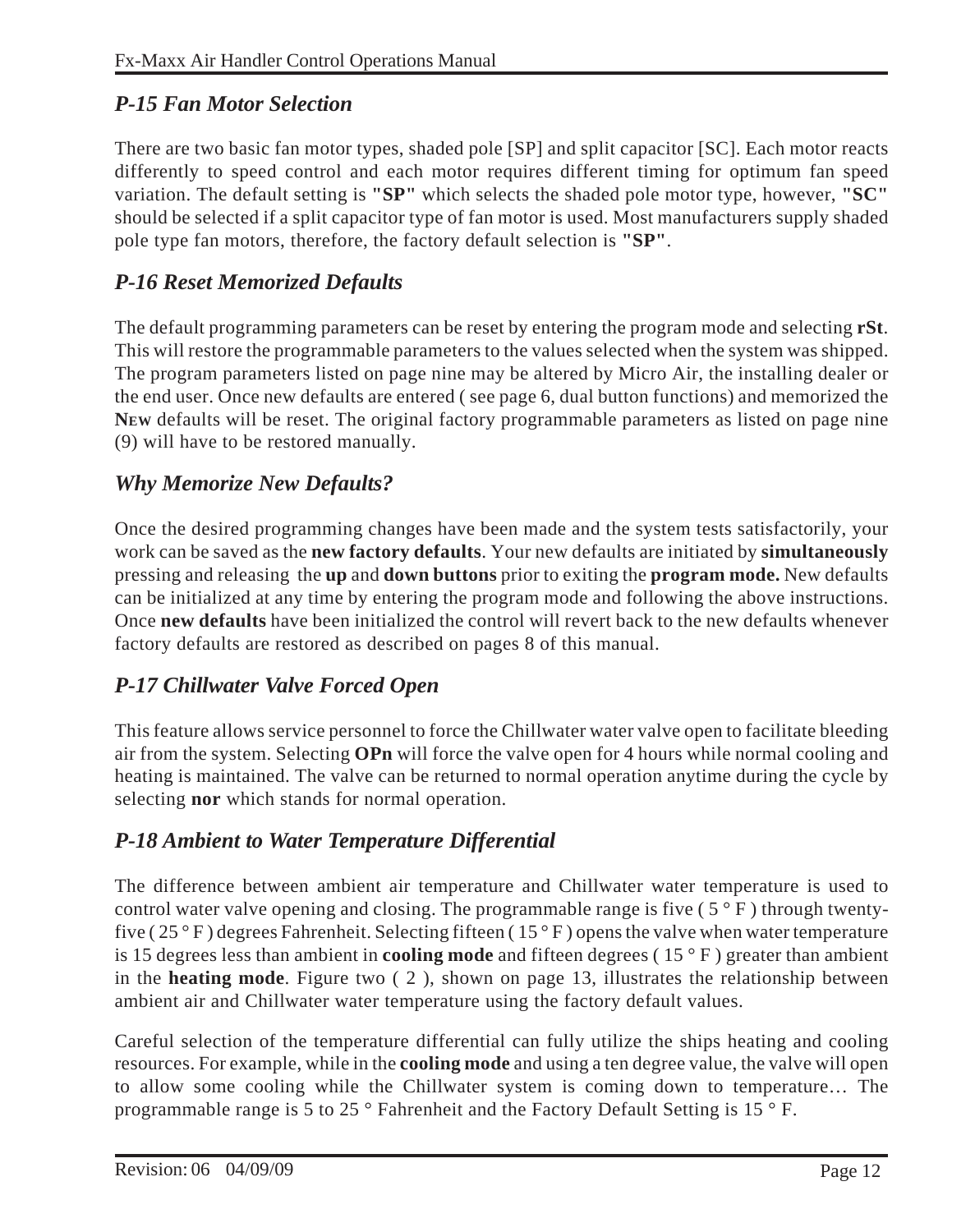# *AMBIENT AIR TEMPERATURE TO WATER TEMPERATURE DIFFERENTIAL*

When equipped with an optional electric heater, the heater will overlap with the Chillwater heat by twenty-two degrees Fahrenheit ( 22 ° F ). The heater will turn on when heat is required and remain on until the Chillwater water temperature exceeds the ambient by twenty-two degrees Fahrenheit or until the room temperature is satisfied.



The electric heat is allowed to overlap the Chillwater heat to supplement the main heating system during very cold conditions.

*SPECIAL HARDWARE INSTRUCTIONS*

#### *Outside Air Sensor Option*

Install this option by plugging the Outside Air Sensor into the **Alternate Air Sensor Jack (J1).** Program P-11 **On** and the feature is ready for use.

**IMPORTANT!:** The **OUTSIDE AIR SENSOR** option is not available when the **ALTERNATE AIR SENSOR** is installed.

**Note:** The **CHILL WATER TEMPERATURE** be viewed by simultaneously pressing the **UP** and **DOWN** buttons.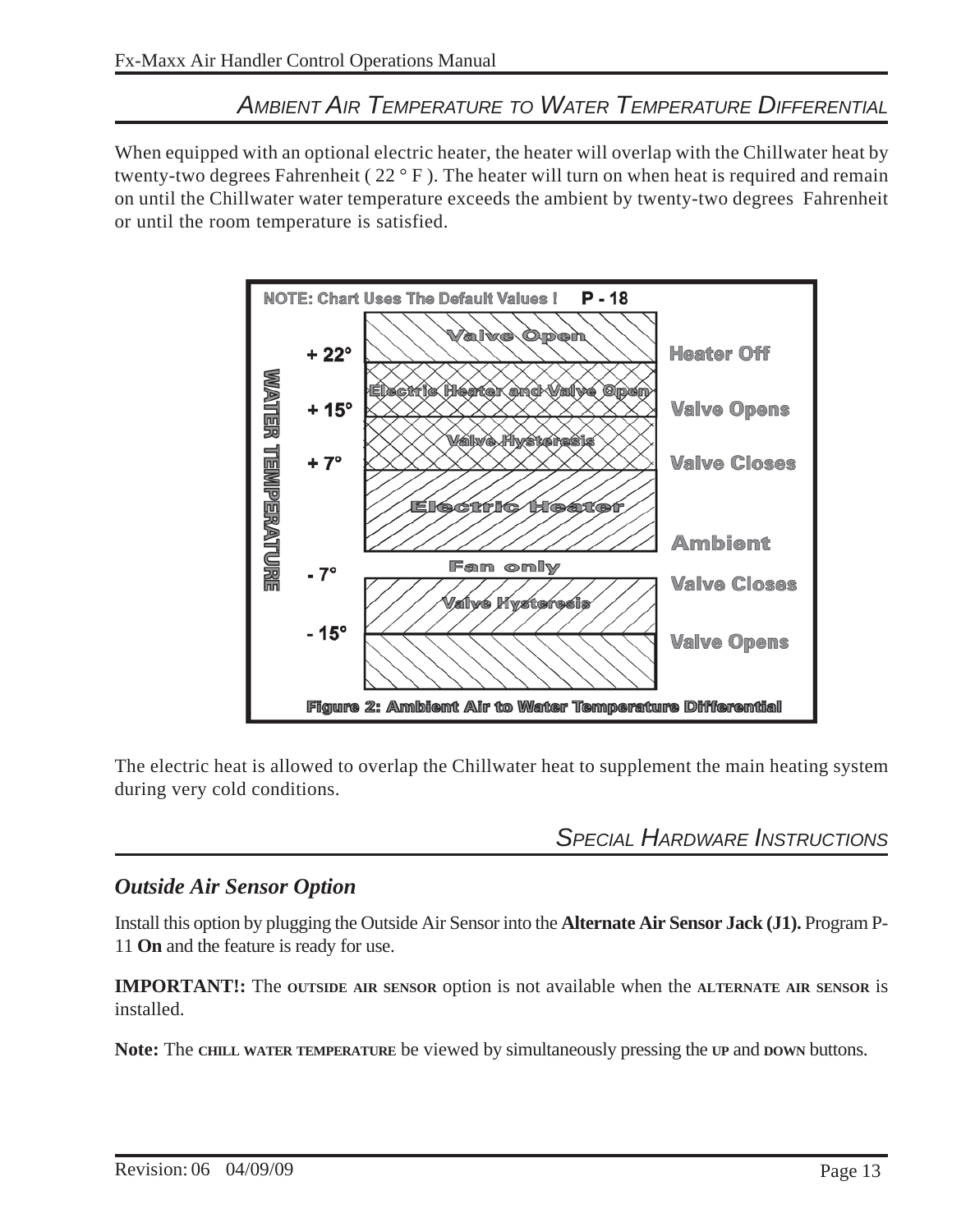# **SPECIFICATIONS**

#### **DIMENSIONS**

# **CABLE LENGTHS**

# **SYSTEM INPUTS**

NOTES: Maximum display cable length is 50 feet. Sensor cable lengths should also be limited to 50 feet. The outside air sensor is an optional item and is not included with the standard control package. The Outside Air Sensor is NOT available when an Alternate Air Sensor is required.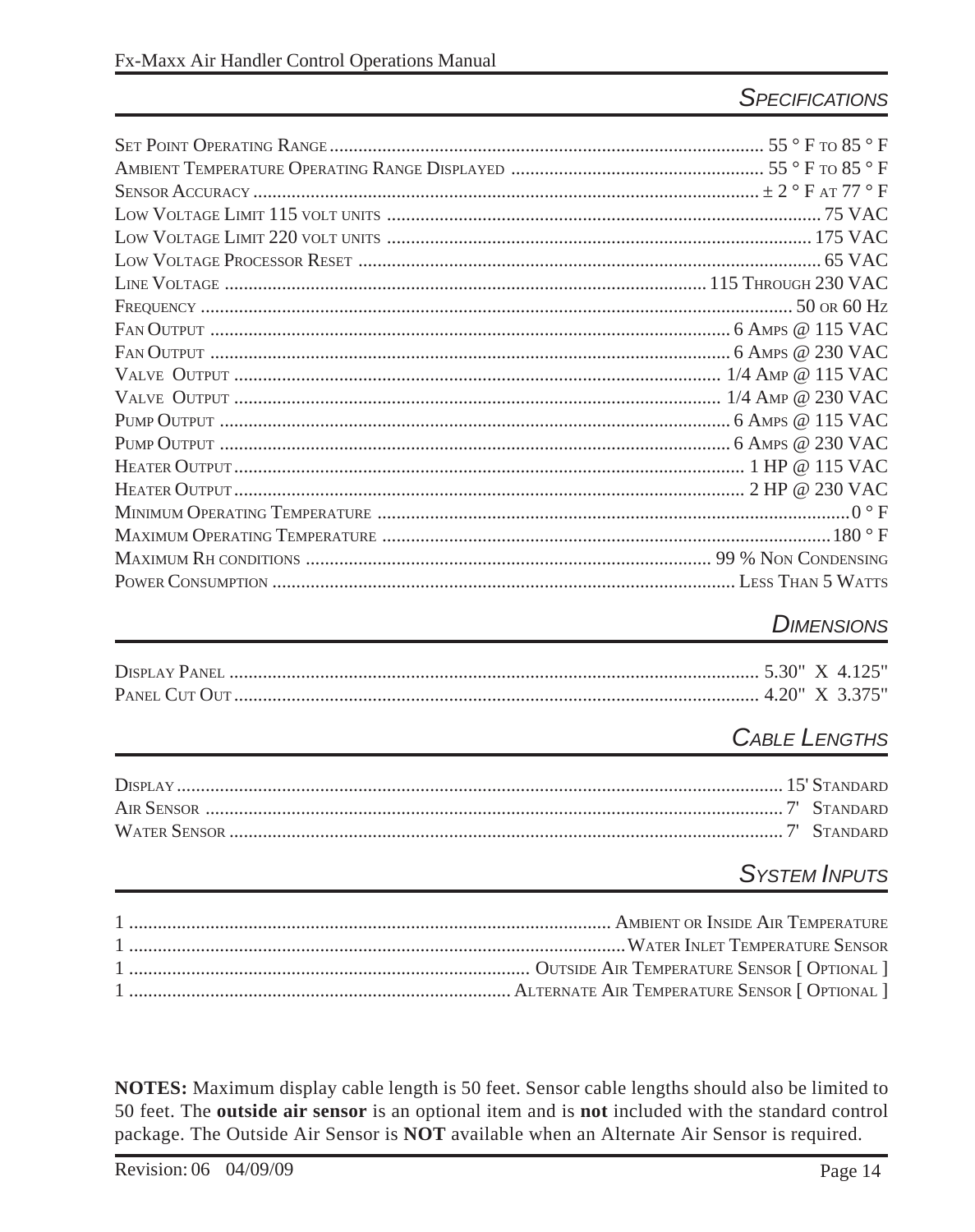